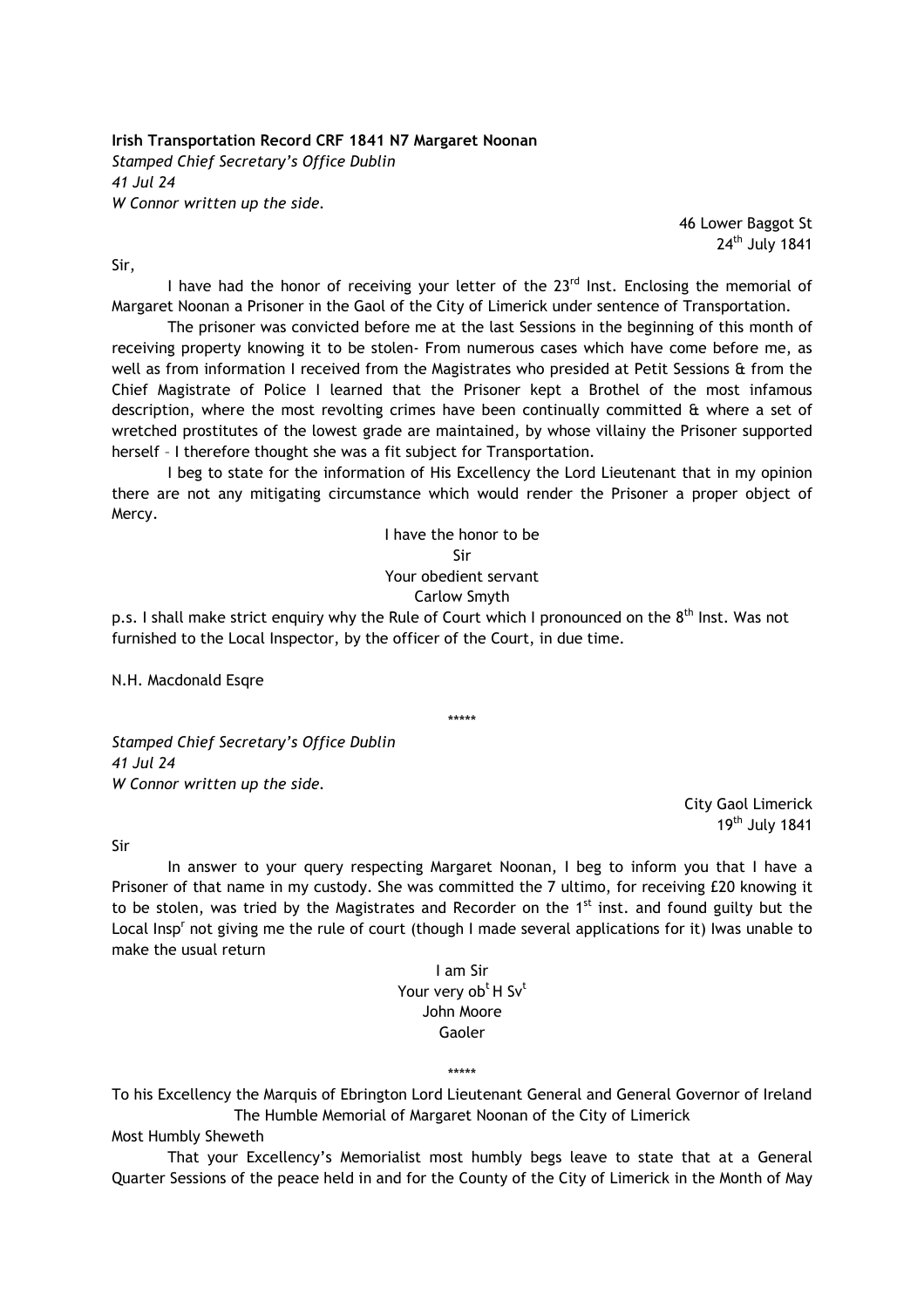last-past. Two prostitutes namely Ellen Costelloe and Anne McGann aluded their Trials before the Right Worshipful the Recorder on a charge of they having Feloniously Stolen a Sum of £20 from a Man Of the Name of Quinlan and on which charge the aforesaid persons were acquitted.

That your Excellency's Mem<sup>l</sup> Further beg leave to state that at the Expiration of Nine Weeks after the aforesaid Ellen Costelloe and Anne McGann being Discharged one of them namely Ellen Costelloe Induced by Mr Quinlan & Sergeant Riedy of the Police Swore Information against Memorialist on the Grounds that said Ellen Costelloe swore she gave Memorialist the [alured?] sum of £20 by way of Safety and which Sum of £20 Memorialist never in any Manner received from  $s<sup>d</sup>$ Ellen Costelloe.

That under these Circumstances and Memorialist being sentenced to Transportation for Seven years at the prosecution of Ellen Costelloe aforesaid humbly Implores your Excellency will be Graciously pleased to Mitigate her said Sentence as She is wholly Innocent of the Charge Sworn against her – Together with being in a Far advanced State of pregnancy and having also three young and helpless children Totally unprovided for, And your Excellency By so doing will for Ever have my prayers.

> Margt Noonan City Gaol of Limerick

Note written below letter

Is there such a prisoner in the Gaol of the City of Limerick her name does not appear on any of the lists in this Dept.

Dublin Castle

\*\*\*\*\*

Stamped Chief Secretary's Office Dublin 41 SEP ? W Connor written up the side.

To his Excellency the Marquis of Ebrington Lord Lieutenant General and General Governor of Ireland The Humble Memorial of Margaret Noonan a prisoner in the City Gaol of Limerick

Most Humbly Sheweth

 That your Excellency's Memorialist most humbly begs leave to state that at the last July Qr Sessions of the peace held in and for the County of the City of Limerick before the Right Hble Carlow Smyth Esqre Recorder your Excellency's Memorialist was convicted at the prosecution of two prostitutes namely Ellen Costelloe and Anne McGann and which said prosecutors were at the april Sessions of 1841 – was after aluding their Trial before the recorder of the said City of Limerick and was acquitted of the charge of Stealing a Sum of £20 from Mr Quinlan of the same City.

That at the Expiration of a month after the s<sup>d</sup> Ellen Costelloe and Anne McGann Being Discharged they Swore Information against your Excellency's Memorialist on the Grounds that said Ellen Costelloe & Anne McGann gave the said Sum of £20 to your Excellency's Memorialist by way of Safety and of which Memorialist was found Guilty and received a Sentence of Transportation for Seven years

That under these Circumstances and your Excellency's Memorialist having three young and Helpless children and does not know the moment She will be delivered of another humbly Implores your Excellency will be Graciously pleased to have her said Sentence Mitigated to that of Confinement and not to have her Innocently sent to a Foreign Land from her Helpless children.

> And will ever pray Margaret Noonan City Gaol of Limerick.

> > \*\*\*\*\*

The Recorder report on former Mem<sup>l</sup> is annexed 9 Oct 1841

\*\*\*\*\*